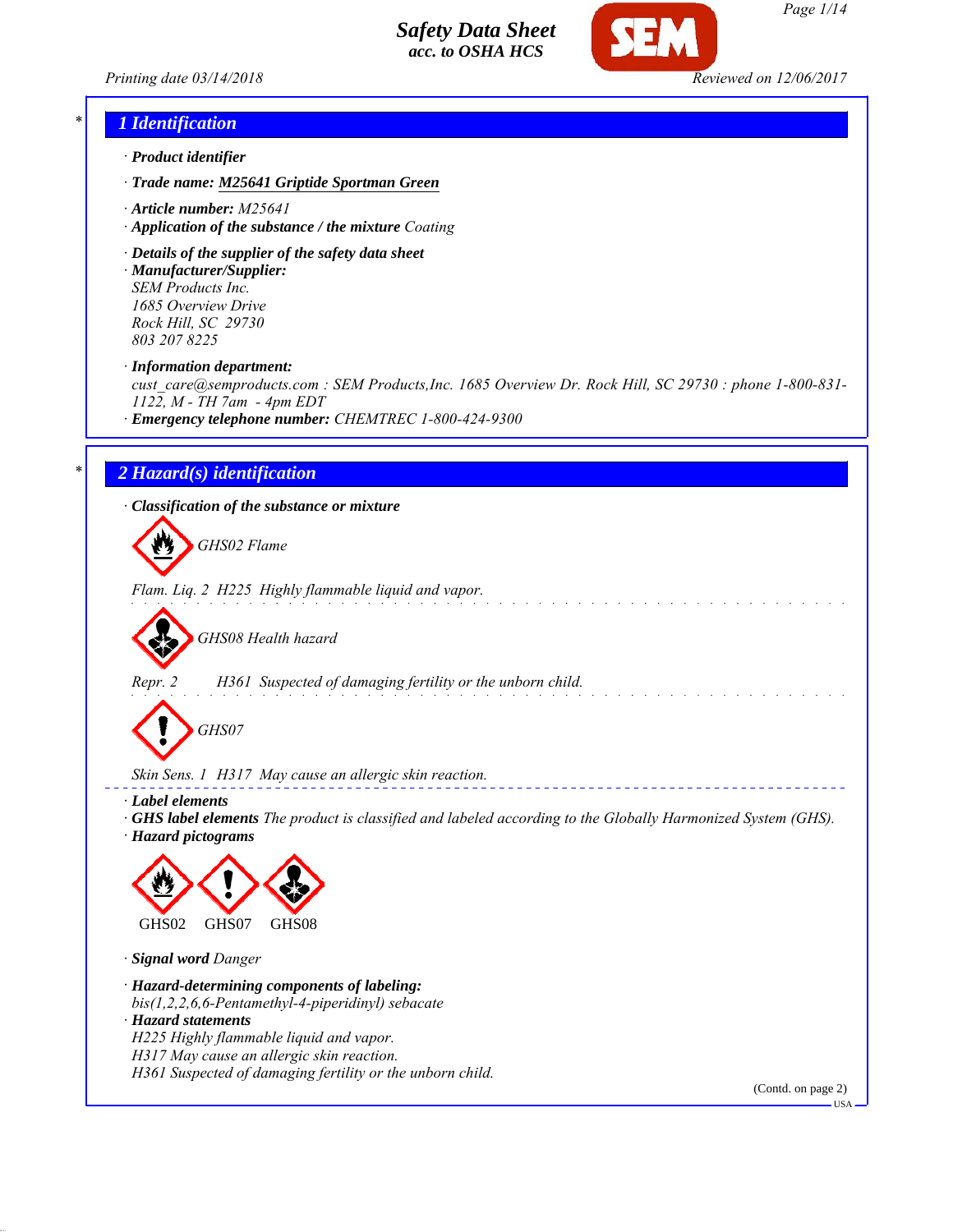

Œ

## *Trade name: M25641 Griptide Sportman Green*

|                               | (Contd. of page 1)                                                                                          |
|-------------------------------|-------------------------------------------------------------------------------------------------------------|
| · Precautionary statements    |                                                                                                             |
| <i>P201</i>                   | Obtain special instructions before use.                                                                     |
| P <sub>202</sub>              | Do not handle until all safety precautions have been read and understood.                                   |
| <i>P210</i>                   | Keep away from heat/sparks/open flames/hot surfaces. - No smoking.                                          |
| P233                          | Keep container tightly closed.                                                                              |
| P <sub>240</sub>              | Ground/bond container and receiving equipment.                                                              |
| P <sub>241</sub>              | Use explosion-proof electrical/ventilating/lighting/equipment.                                              |
| P <sub>242</sub>              | Use only non-sparking tools.                                                                                |
| P <sub>243</sub>              | Take precautionary measures against static discharge.                                                       |
| <i>P261</i>                   | Avoid breathing dust/fume/gas/mist/vapors/spray                                                             |
| P <sub>272</sub>              | Contaminated work clothing must not be allowed out of the workplace.                                        |
| P <sub>280</sub>              | Wear protective gloves/protective clothing/eye protection/face protection.                                  |
|                               | P303+P361+P353 If on skin (or hair). Take off immediately all contaminated clothing. Rinse skin with water/ |
|                               | shower.                                                                                                     |
| $P308 + P313$                 | IF exposed or concerned: Get medical advice/attention.                                                      |
| <i>P321</i>                   | Specific treatment (see on this label).                                                                     |
| $P333 + P313$                 | If skin irritation or rash occurs: Get medical advice/attention.                                            |
| P363                          | Wash contaminated clothing before reuse.                                                                    |
| $P370 + P378$                 | In case of fire: Use for extinction: CO2, powder or water spray.                                            |
| $P403 + P235$                 | Store in a well-ventilated place. Keep cool.                                                                |
| <i>P405</i>                   | Store locked up.                                                                                            |
| <i>P501</i>                   | Dispose of contents/container in accordance with local/regional/national/international                      |
|                               | regulations.                                                                                                |
| <b>Classification system:</b> |                                                                                                             |

*· NFPA ratings (scale 0 - 4)*



*· HMIS-ratings (scale 0 - 4)*

 HEALTH FIRE  $\boxed{\text{REACTIVITY} \boxed{0}}$  Reactivity = 0 0 *Health = 0* 3 *Fire = 3*

*· Other hazards*

*· Results of PBT and vPvB assessment*

- *· PBT: Not applicable.*
- *· vPvB: Not applicable.*

# *\* 3 Composition/information on ingredients*

- *· Chemical characterization: Mixtures*
- *· Description:*

*Mixture: consisting of the following components. Weight percentages*

| $\cdot$ Dangerous components: |                             |                    |  |
|-------------------------------|-----------------------------|--------------------|--|
|                               | $123-86-4$ n-butyl acetate  | $10 - 13\%$        |  |
|                               | 540-88-5 tert-butyl acetate | $5 - 7\%$          |  |
|                               | $110-43-0$ heptan-2-one     | $1.5 - 5\%$        |  |
|                               |                             | (Contd. on page 3) |  |
|                               |                             | <b>HSA</b>         |  |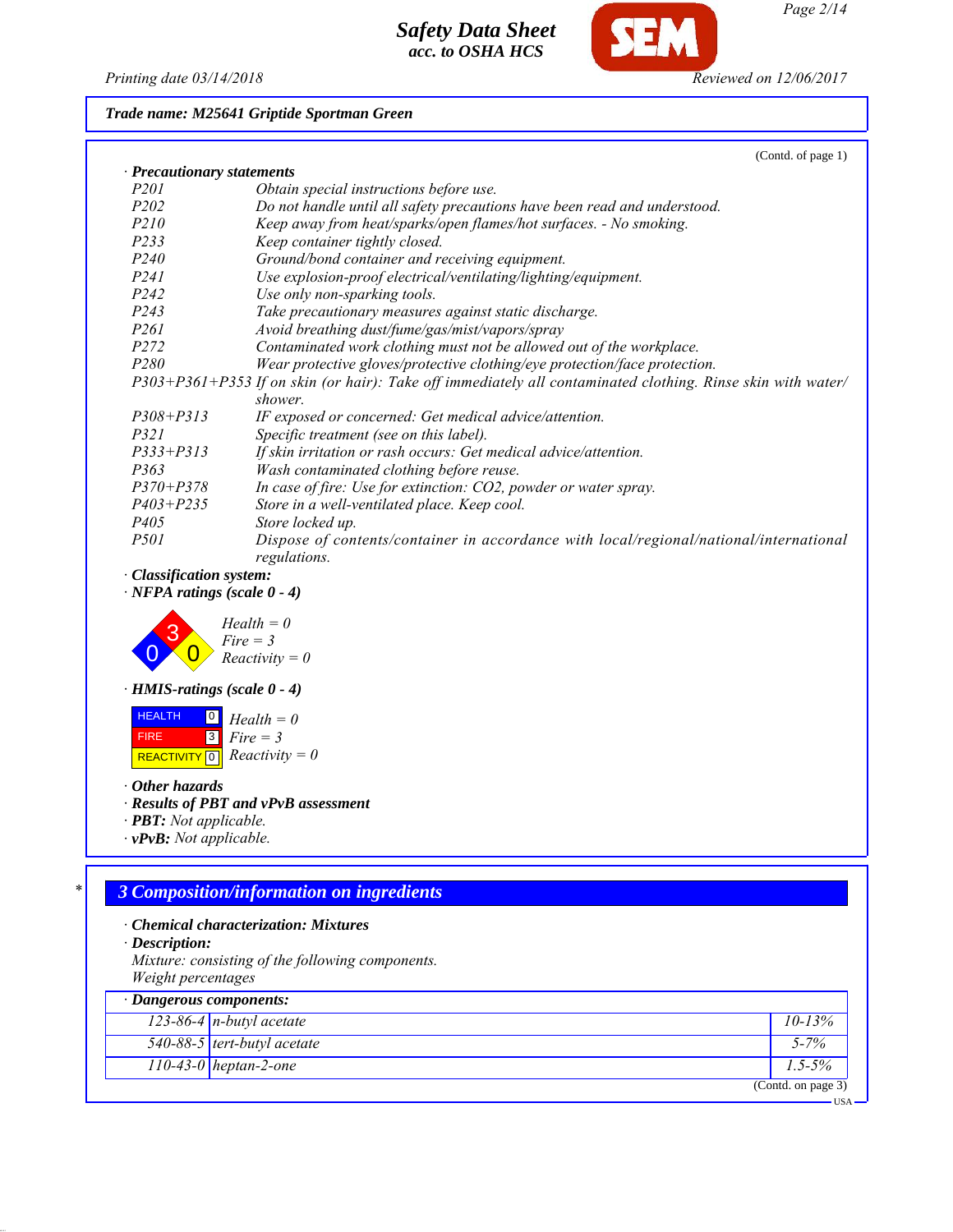

*Trade name: M25641 Griptide Sportman Green*

|                   |                                                              | (Contd. of page 2) |
|-------------------|--------------------------------------------------------------|--------------------|
|                   | $25053 - 09 - 2$ <i>Acrylic Polymer</i>                      | $1.5 - 5\%$        |
| $67-64-1$ acetone |                                                              | $1 - 1.5\%$        |
| 108-88-3 toluene  |                                                              | $\geq 0.1 - 51\%$  |
|                   | 41556-26-7 bis(1,2,2,6,6-Pentamethyl-4-piperidinyl) sebacate | $\leq 0.1 < 1\%$   |

## *\* 4 First-aid measures*

#### *· Description of first aid measures*

*· After inhalation:*

*Supply fresh air and to be sure call for a doctor.*

*In case of unconsciousness place patient stably in side position for transportation.*

*· After skin contact: Immediately wash with water and soap and rinse thoroughly.*

*· After eye contact: Rinse opened eye for several minutes under running water.*

*· After swallowing: If symptoms persist consult doctor.*

*· Information for doctor:*

*· Most important symptoms and effects, both acute and delayed No further relevant information available.*

*· Indication of any immediate medical attention and special treatment needed*

*No further relevant information available.*

#### *\* 5 Fire-fighting measures*

*· Extinguishing media*

*· Suitable extinguishing agents:*

*CO2, extinguishing powder or water spray. Fight larger fires with water spray or alcohol resistant foam.*

- *· For safety reasons unsuitable extinguishing agents: Water with full jet*
- *· Special hazards arising from the substance or mixture No further relevant information available.*

*· Advice for firefighters*

*· Protective equipment: No special measures required.*

### *\* 6 Accidental release measures*

| · Personal precautions, protective equipment and emergency procedures                            |                    |
|--------------------------------------------------------------------------------------------------|--------------------|
| Wear protective equipment. Keep unprotected persons away.                                        |                    |
| · Environmental precautions: Do not allow to enter sewers/ surface or ground water.              |                    |
| · Methods and material for containment and cleaning up:                                          |                    |
| Absorb with liquid-binding material (sand, diatomite, acid binders, universal binders, sawdust). |                    |
| Dispose contaminated material as waste according to item 13.                                     |                    |
| Ensure adequate ventilation.                                                                     |                    |
| · Reference to other sections                                                                    |                    |
| See Section 7 for information on safe handling.                                                  |                    |
| See Section 8 for information on personal protection equipment.                                  |                    |
| See Section 13 for disposal information.                                                         |                    |
| · Protective Action Criteria for Chemicals                                                       |                    |
| $\cdot$ PAC-1:                                                                                   |                    |
| 123-86-4 $n$ -butyl acetate                                                                      | 5 ppm              |
| $540-88-5$ tert-butyl acetate                                                                    | $600$ ppm          |
| $110-43-0$ heptan-2-one                                                                          | $150$ ppm          |
|                                                                                                  | (Contd. on page 4) |
|                                                                                                  | <b>USA</b>         |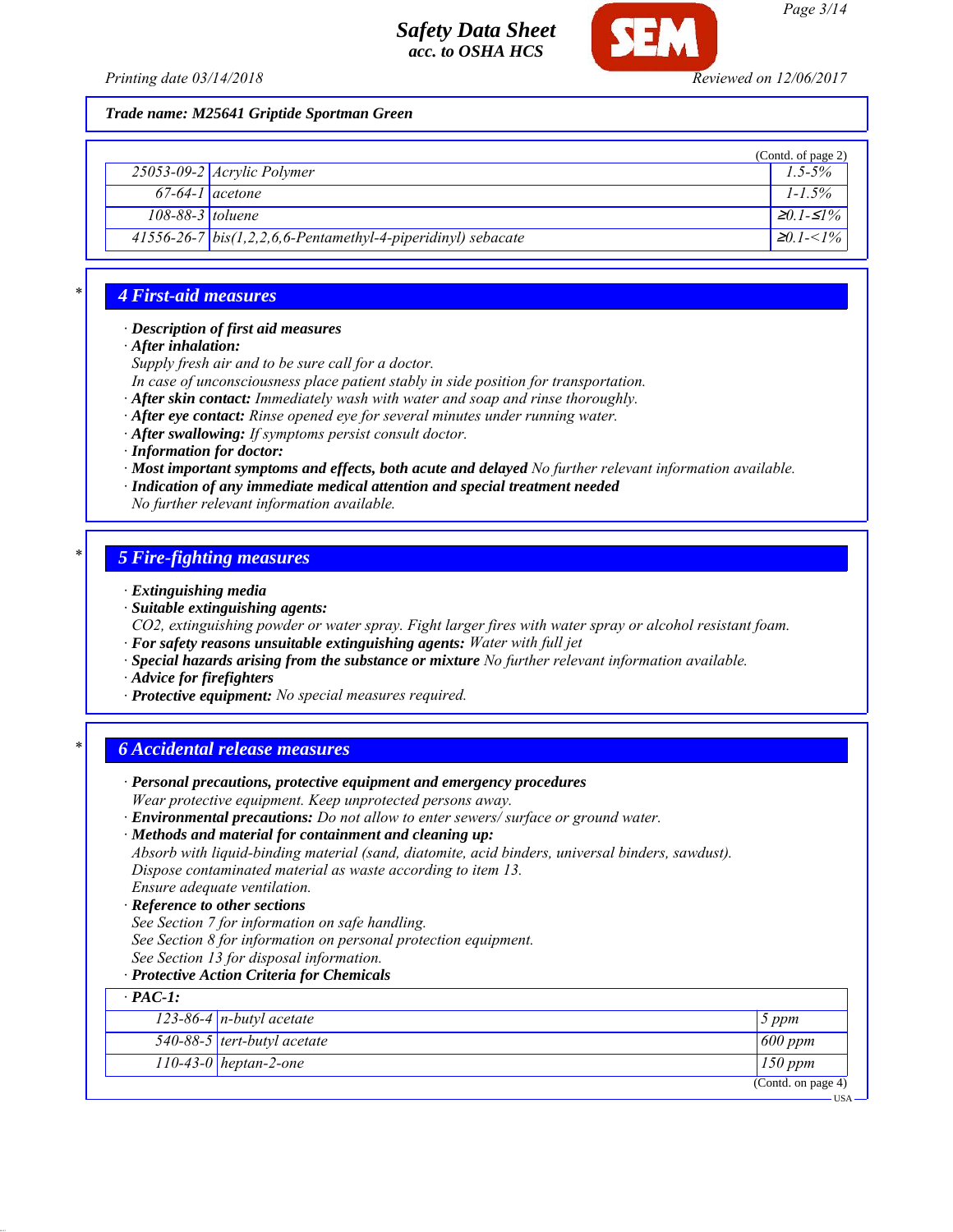

*Printing date 03/14/2018 Reviewed on 12/06/2017*

*Trade name: M25641 Griptide Sportman Green*

| $67-64-1$ acetone      |                                          | (Contd. of page 3)<br>200 ppm                   |
|------------------------|------------------------------------------|-------------------------------------------------|
| 1330-20-7 xylene       |                                          | $130$ ppm                                       |
| 112945-52-5 SILICA     |                                          | $18$ mg/m <sup>3</sup>                          |
|                        | $13463-67-7$ titanium dioxide            | $30 \frac{mg}{m^3}$                             |
|                        | 108-65-6 2-methoxy-1-methylethyl acetate | $50$ ppm                                        |
|                        |                                          |                                                 |
| 108-88-3 toluene       | 95-63-6 $1,2,4$ -trimethylbenzene        | $140$ ppm                                       |
|                        |                                          | 67 ppm                                          |
|                        | $1333-86-4$ Carbon black                 | $9 \frac{mg}{m^3}$                              |
|                        | 78-93-3 butanone                         | 200 ppm                                         |
|                        | 25322-68-3 Polyethylene glycol           | $30 \frac{mg}{m^3}$                             |
|                        | $100-41-4$ ethylbenzene                  | $33$ ppm                                        |
|                        | 77-58-7 dibutyltin dilaurate             | $1.1 \text{ mg/m}^3$                            |
|                        | $14808 - 60 - 7$ <i>Quartz (SiO2)</i>    | $0.075$ mg/m <sup>3</sup>                       |
|                        | 111-76-2 2-butoxyethanol                 | $60$ ppm                                        |
|                        | $108-83-8$ 2,6-dimethylheptan-4-one      | $75$ ppm                                        |
|                        | $67-56-1$ methanol                       | 530 ppm                                         |
|                        | 70657-70-4 2-methoxypropyl acetate       | $50$ ppm                                        |
| 78-83-1 butanol        |                                          | $\overline{150}$ ppm                            |
|                        | 57-55-6 Methyl glycol                    | $30 \frac{mg}{m^3}$                             |
| $\cdot$ PAC-2:         |                                          |                                                 |
|                        | $123-86-4$ n-butyl acetate               | $\overline{200}$ ppm                            |
|                        | 540-88-5 tert-butyl acetate              | 1,700 ppm                                       |
|                        | 110-43-0 heptan-2-one                    | $670$ ppm                                       |
| $67-64-1$ acetone      |                                          | $3200*ppm$                                      |
| $1330 - 20 - 7$ xylene |                                          | $920*ppm$                                       |
| 112945-52-5 SILICA     |                                          | $\frac{100 \text{ mg/m}^3}{200 \text{ mg/m}^3}$ |
|                        | $13463-67-7$ titanium dioxide            | $330$ mg/m <sup>3</sup>                         |
|                        | 108-65-6 2-methoxy-1-methylethyl acetate | $\overline{1,000~ppm}$                          |
|                        | 95-63-6 $1,2,4$ -trimethylbenzene        | 360 ppm                                         |
| 108-88-3 toluene       |                                          | $560$ ppm                                       |
|                        | 1333-86-4 Carbon black                   | $\frac{99 \text{ mg}}{m^3}$                     |
|                        | 78-93-3 butanone                         | $\overline{2700*ppm}$                           |
|                        | 25322-68-3 Polyethylene glycol           | $1,300$ mg/m <sup>3</sup>                       |
|                        | $100-41-4$ ethylbenzene                  | $1100*ppm$                                      |
|                        | 77-58-7 dibutyltin dilaurate             | $8 \, mg/m^3$                                   |
|                        | 14808-60-7 Quartz (SiO2)                 | $33$ mg/m <sup>3</sup>                          |
|                        | 111-76-2 2-butoxyethanol                 | $120$ ppm                                       |
|                        | $108-83-8$ 2,6-dimethylheptan-4-one      | $330$ ppm                                       |
|                        | $67-56-1$ methanol                       | $2,100$ ppm                                     |
|                        | 70657-70-4 2-methoxypropyl acetate       | $1,000$ ppm                                     |
| 78-83-1 butanol        |                                          | $1,300$ ppm                                     |
|                        |                                          | (Contd. on page 5)                              |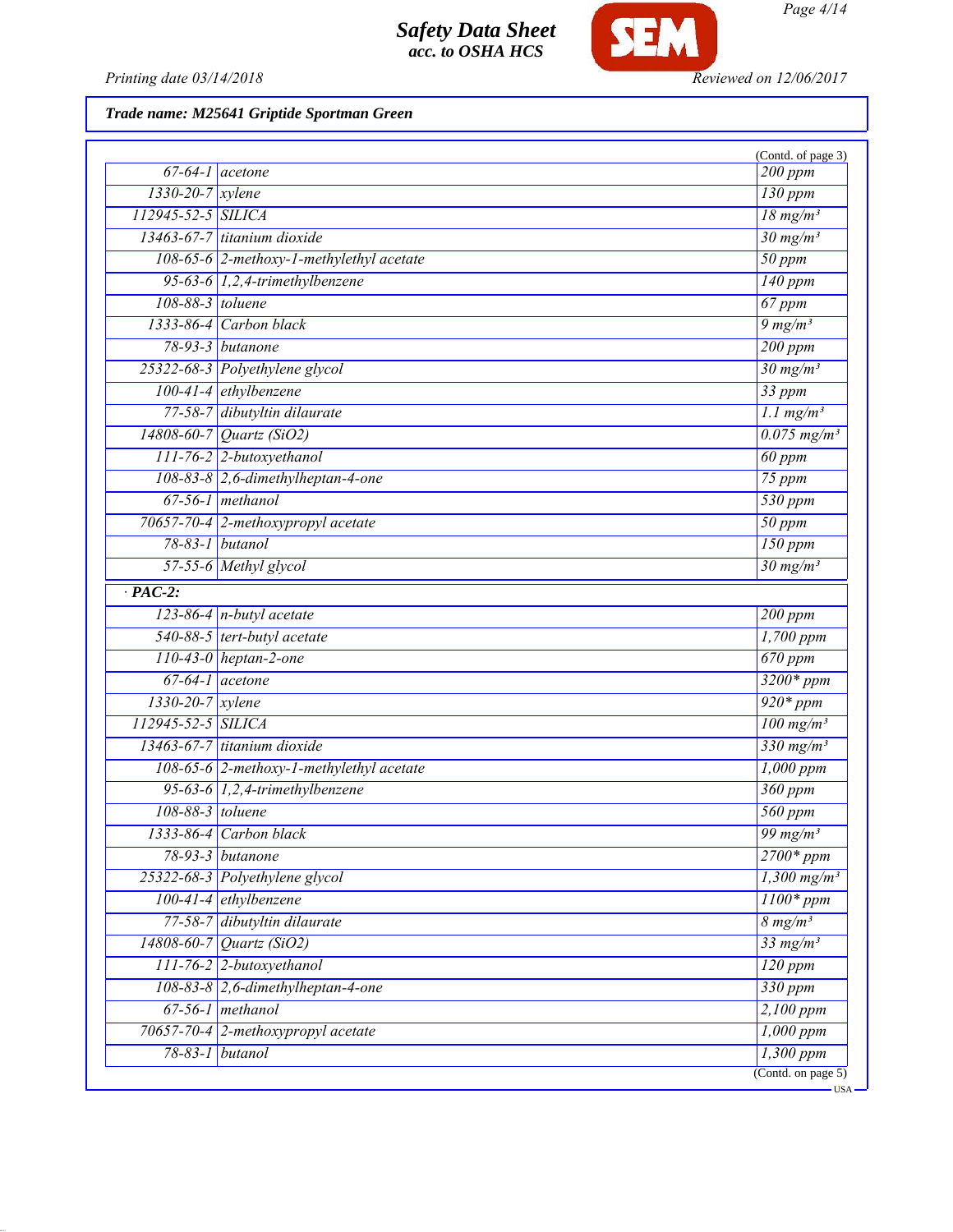

*Printing date 03/14/2018 Reviewed on 12/06/2017*

#### *Trade name: M25641 Griptide Sportman Green*

|                        |                                          | (Contd. of page 4)        |
|------------------------|------------------------------------------|---------------------------|
|                        | 57-55-6 Methyl glycol                    | $1,300$ mg/m <sup>3</sup> |
| $\cdot$ PAC-3:         |                                          |                           |
|                        | $123-86-4$ n-butyl acetate               | $3000*$ ppm               |
|                        | 540-88-5 tert-butyl acetate              | 10,000 ppm                |
|                        | $110-43-0$ heptan-2-one                  | $4000*$ ppm               |
| $67-64-1$ acetone      |                                          | $5700*ppm$                |
| $1330 - 20 - 7$ xylene |                                          | $2500*ppm$                |
| 112945-52-5 SILICA     |                                          | 630 mg/m <sup>3</sup>     |
|                        | $13463-67-7$ titanium dioxide            | $2,000$ mg/m <sup>3</sup> |
|                        | 108-65-6 2-methoxy-1-methylethyl acetate | $5000*ppm$                |
|                        | 95-63-6 $1,2,4$ -trimethylbenzene        | 480 ppm                   |
| 108-88-3 toluene       |                                          | 3700* ppm                 |
|                        | 1333-86-4 Carbon black                   | 590 mg/m <sup>3</sup>     |
|                        | 78-93-3 <i>butanone</i>                  | $4000*$ ppm               |
|                        | 25322-68-3 Polyethylene glycol           | $7,700$ mg/m <sup>3</sup> |
|                        | 100-41-4 ethylbenzene                    | $1800*ppm$                |
|                        | 77-58-7 dibutyltin dilaurate             | $48$ mg/m <sup>3</sup>    |
|                        | 14808-60-7 Quartz (SiO2)                 | $200$ mg/m <sup>3</sup>   |
|                        | $111$ -76-2 2-butoxyethanol              | 700 ppm                   |
|                        | $108-83-8$ 2,6-dimethylheptan-4-one      | $2000*ppm$                |
|                        | $67-56-1$ methanol                       | $7200*ppm$                |
|                        | 70657-70-4 2-methoxypropyl acetate       | 5,000 ppm                 |
|                        | 78-83-1 butanol                          | $8000*ppm$                |
|                        | 57-55-6 Methyl glycol                    | $7,900 \,\mathrm{mg/m^3}$ |

## *\* 7 Handling and storage*

*· Handling:*

- *· Precautions for safe handling No special measures required.*
- *· Information about protection against explosions and fires: Keep ignition sources away - Do not smoke. Protect against electrostatic charges.*
- *· Conditions for safe storage, including any incompatibilities*
- *· Storage:*
- *· Requirements to be met by storerooms and receptacles: Store in a cool location.*
- *· Information about storage in one common storage facility: Not required.*
- *· Further information about storage conditions:*
- *Keep receptacle tightly sealed.*
- *Store in cool, dry conditions in well sealed receptacles.*
- *· Specific end use(s) No further relevant information available.*

(Contd. on page 6)

USA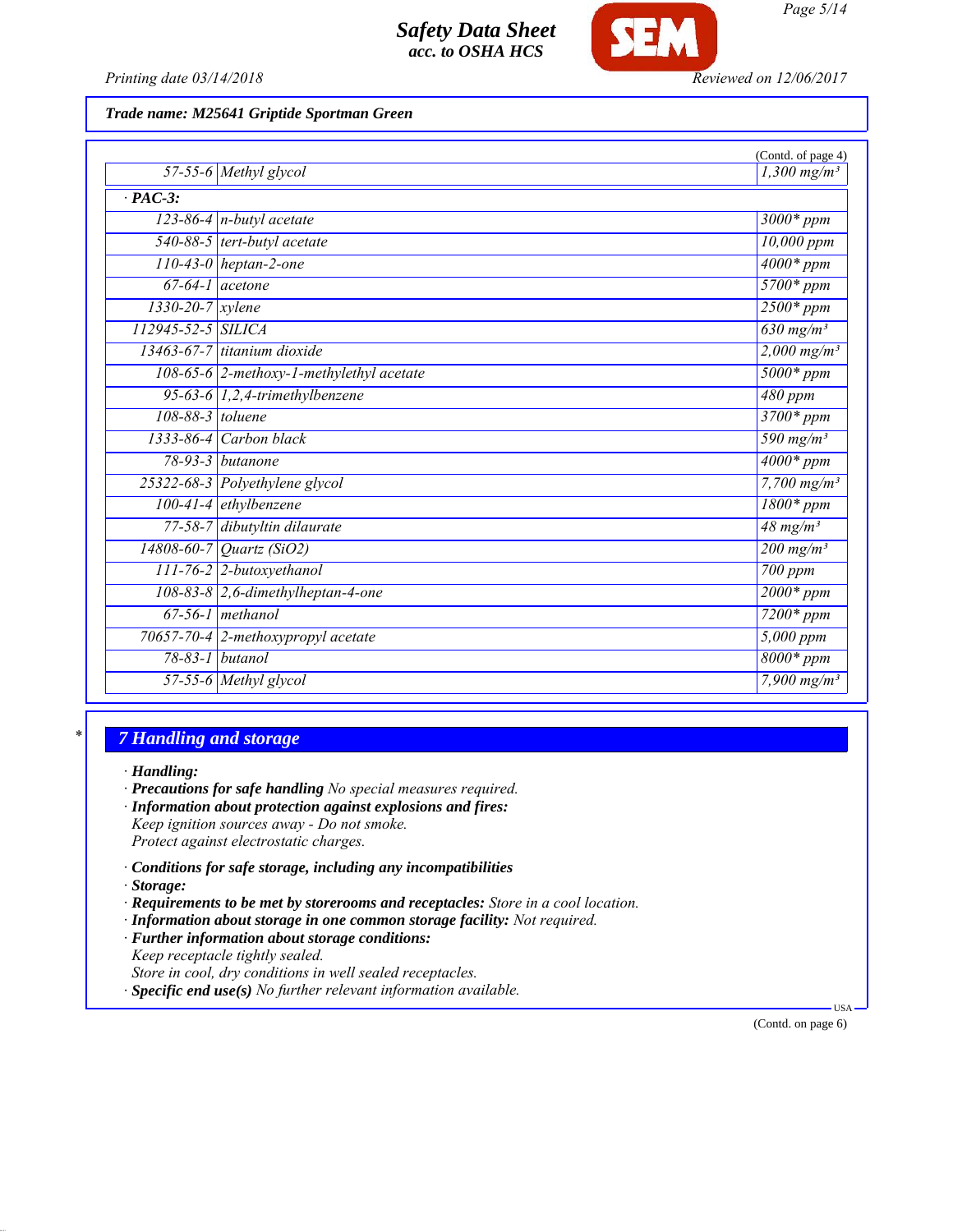



*Trade name: M25641 Griptide Sportman Green*

(Contd. of page 5)

*Page 6/14*

| <b>8 Exposure controls/personal protection</b>                                                                                                                                                                                                                                                                   |
|------------------------------------------------------------------------------------------------------------------------------------------------------------------------------------------------------------------------------------------------------------------------------------------------------------------|
| · Additional information about design of technical systems: No further data; see item 7.                                                                                                                                                                                                                         |
| Control parameters<br>$\cdot$ Components with limit values that require monitoring at the workplace:<br>The following constituents are the only constituents of the product which have a PEL, TLV or other recommended<br>exposure limit.<br>At this time, the other constituents have no known exposure limits. |
| 123-86-4 n-butyl acetate                                                                                                                                                                                                                                                                                         |
| PEL Long-term value: 710 mg/m <sup>3</sup> , 150 ppm                                                                                                                                                                                                                                                             |
| REL Long-term value: 950 mg/m <sup>3</sup> , 200 ppm                                                                                                                                                                                                                                                             |
| $TLV$ Short-term value: 712 mg/m <sup>3</sup> , 150 ppm<br>Long-term value: 238 mg/m <sup>3</sup> , 50 ppm                                                                                                                                                                                                       |
| 540-88-5 tert-butyl acetate                                                                                                                                                                                                                                                                                      |
| PEL Long-term value: 950 mg/m <sup>3</sup> , 200 ppm                                                                                                                                                                                                                                                             |
| REL Long-term value: $950$ mg/m <sup>3</sup> , 200 ppm                                                                                                                                                                                                                                                           |
| $TLV$ Short-term value: 712 mg/m <sup>3</sup> , 150 ppm<br>Long-term value: 238 mg/m <sup>3</sup> , 50 ppm                                                                                                                                                                                                       |
| 110-43-0 heptan-2-one                                                                                                                                                                                                                                                                                            |
| PEL Long-term value: 465 mg/m <sup>3</sup> , 100 ppm                                                                                                                                                                                                                                                             |
| REL Long-term value: $465$ mg/m <sup>3</sup> , 100 ppm                                                                                                                                                                                                                                                           |
| $TLV$ Long-term value: 233 mg/m <sup>3</sup> , 50 ppm                                                                                                                                                                                                                                                            |
| 67-64-1 acetone                                                                                                                                                                                                                                                                                                  |
| PEL Long-term value: 2400 mg/m <sup>3</sup> , 1000 ppm                                                                                                                                                                                                                                                           |
| REL Long-term value: 590 mg/m <sup>3</sup> , 250 ppm                                                                                                                                                                                                                                                             |
| TLV Short-term value: $1187 \text{ mg/m}^3$ , 500 ppm<br>Long-term value: 594 mg/m <sup>3</sup> , 250 ppm<br><b>BEI</b>                                                                                                                                                                                          |
| 108-88-3 toluene                                                                                                                                                                                                                                                                                                 |
| PEL Long-term value: 200 ppm<br>Ceiling limit value: 300; 500* ppm<br>*10-min peak per 8-hr shift                                                                                                                                                                                                                |
| REL Short-term value: $560$ mg/m <sup>3</sup> , 150 ppm<br>Long-term value: $375 \text{ mg/m}^3$ , 100 ppm                                                                                                                                                                                                       |
| $TLV$ Long-term value: 75 mg/m <sup>3</sup> , 20 ppm<br>BEI                                                                                                                                                                                                                                                      |
| · Ingredients with biological limit values:                                                                                                                                                                                                                                                                      |
| 67-64-1 acetone                                                                                                                                                                                                                                                                                                  |
| $BEI$ 50 mg/L<br>Medium: urine<br>Time: end of shift                                                                                                                                                                                                                                                             |
| Parameter: Acetone (nonspecific)<br>(Contd. on page 7)                                                                                                                                                                                                                                                           |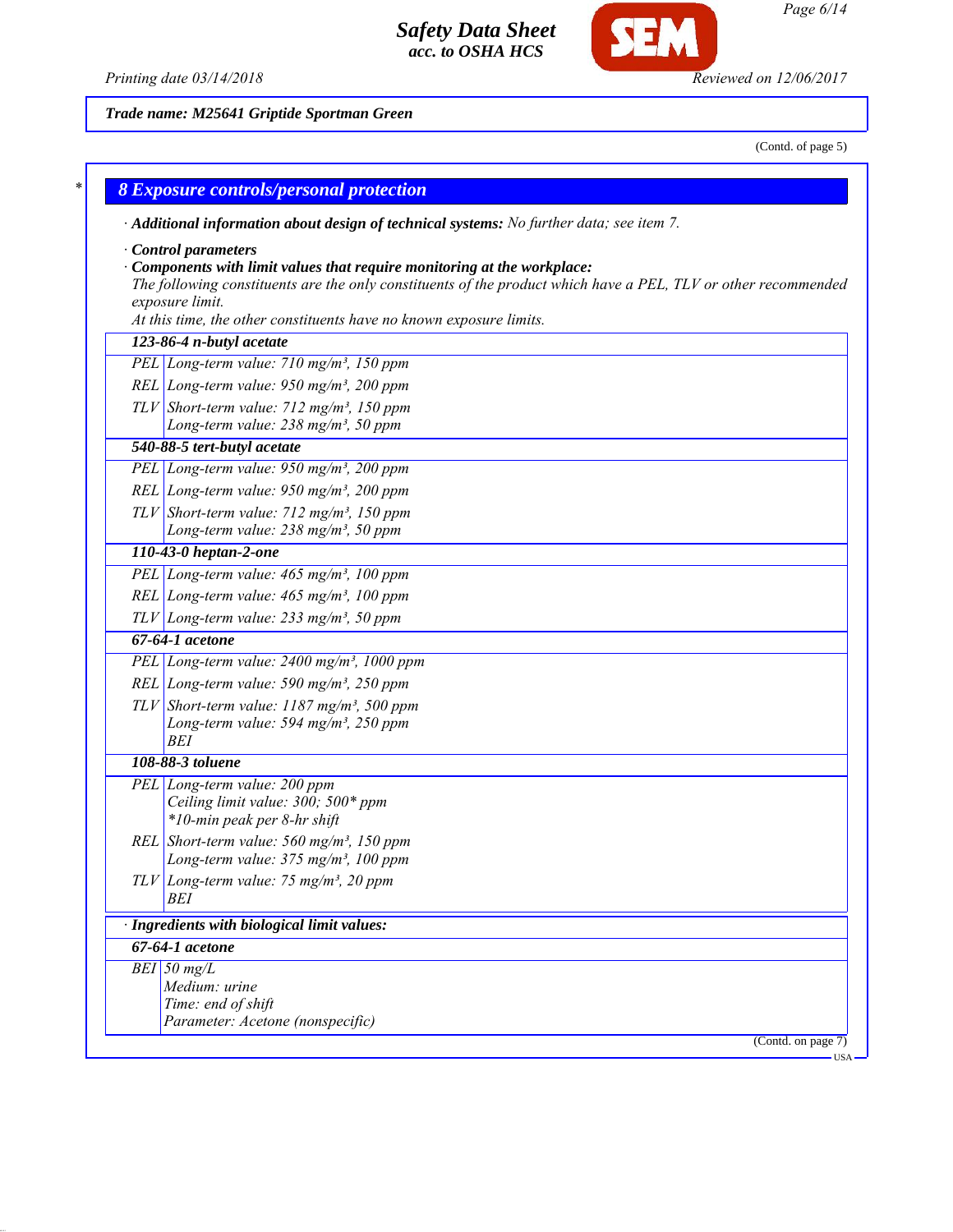*Printing date 03/14/2018 Reviewed on 12/06/2017*

#### *Trade name: M25641 Griptide Sportman Green*

| (Contd. of page 6)                                                                                                                   |
|--------------------------------------------------------------------------------------------------------------------------------------|
| 108-88-3 toluene                                                                                                                     |
| $\overline{BEI}$ 0.02 mg/L                                                                                                           |
| Medium: blood                                                                                                                        |
| Time: prior to last shift of workweek                                                                                                |
| Parameter: Toluene                                                                                                                   |
| $0.03$ mg/L                                                                                                                          |
| Medium: urine                                                                                                                        |
| Time: end of shift                                                                                                                   |
| Parameter: Toluene                                                                                                                   |
| $0.3$ mg/g creatinine                                                                                                                |
| Medium: urine                                                                                                                        |
| Time: end of shift                                                                                                                   |
| Parameter: o-Cresol with hydrolysis (background)                                                                                     |
| Additional information: The lists that were valid during the creation were used as basis.                                            |
| · Exposure controls                                                                                                                  |
| · Personal protective equipment:                                                                                                     |
| · General protective and hygienic measures:                                                                                          |
| Keep away from foodstuffs, beverages and feed.                                                                                       |
| Immediately remove all soiled and contaminated clothing.                                                                             |
| Wash hands before breaks and at the end of work.                                                                                     |
| · Breathing equipment: Not required.                                                                                                 |
| · Protection of hands:                                                                                                               |
| Due to missing tests no recommendation to the glove material can be given for the product/ the preparation/ the<br>chemical mixture. |
| Selection of the glove material on consideration of the penetration times, rates of diffusion and the degradation                    |
| Protective gloves                                                                                                                    |

*The glove material has to be impermeable and resistant to the product/ the substance/ the preparation. · Material of gloves*

*The selection of the suitable gloves does not only depend on the material, but also on further marks of quality and varies from manufacturer to manufacturer. As the product is a preparation of several substances, the resistance of the glove material can not be calculated in advance and has therefore to be checked prior to the application.*

*· Penetration time of glove material*

*The exact break trough time has to be found out by the manufacturer of the protective gloves and has to be observed.*

*· Eye protection:*



*Tightly sealed goggles*

(Contd. on page 8)

USA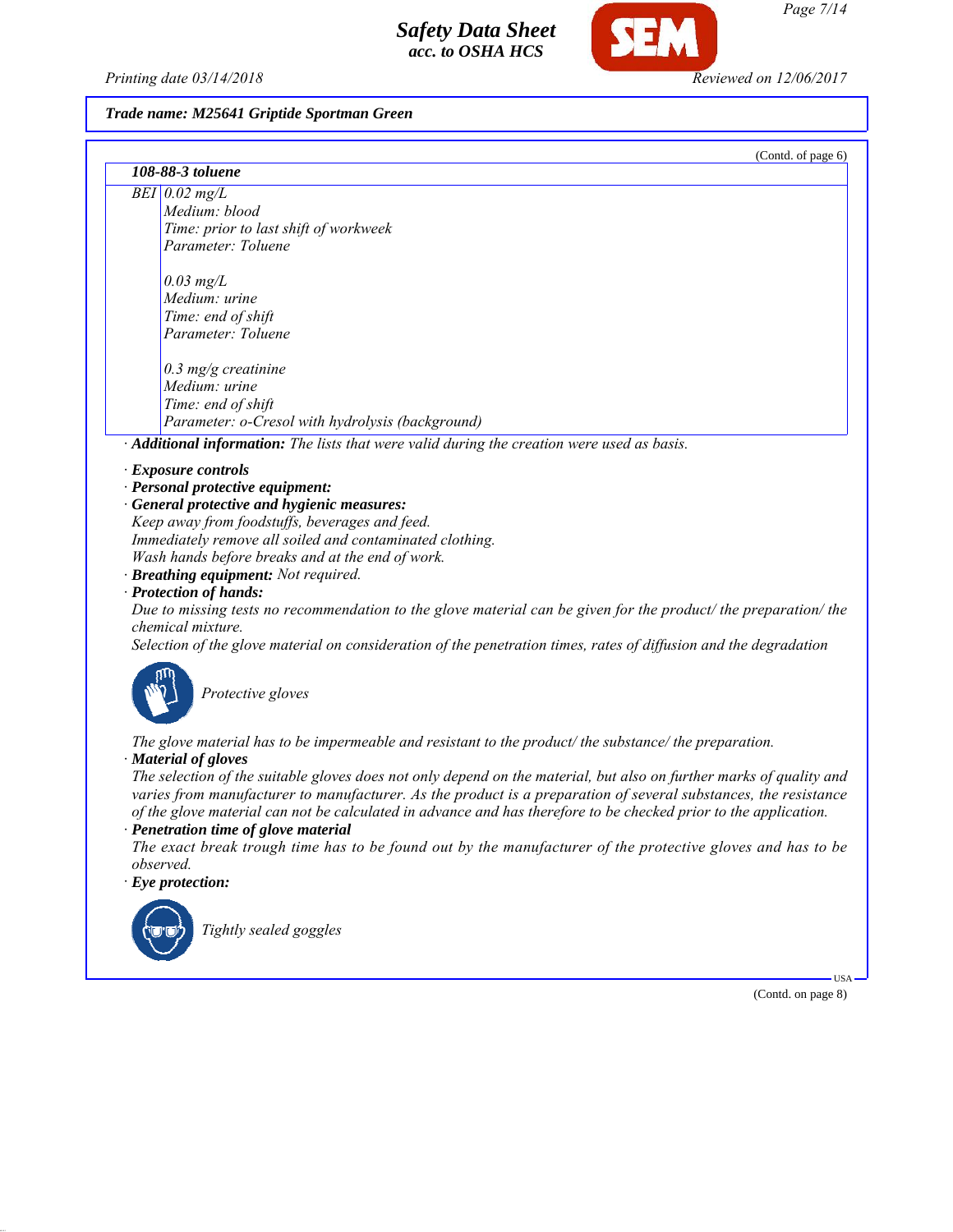

*Printing date 03/14/2018 Reviewed on 12/06/2017*

*Trade name: M25641 Griptide Sportman Green*

(Contd. of page 7)

| · Information on basic physical and chemical properties    |                                                          |
|------------------------------------------------------------|----------------------------------------------------------|
| <b>General Information</b>                                 |                                                          |
| $\cdot$ Appearance:                                        |                                                          |
| Form:                                                      | Liquid                                                   |
| Color:                                                     | Dark green                                               |
| Odor:                                                      | Characteristic                                           |
| · Odor threshold:                                          | Not determined.                                          |
| $\cdot$ pH-value:                                          | Not determined.                                          |
| Change in condition                                        |                                                          |
| <b>Melting point/Melting range:</b>                        | Undetermined.                                            |
| <b>Boiling point/Boiling range:</b>                        | 97.9 °C                                                  |
| · Flash point:                                             | $15\text{ °C}$                                           |
| · Flammability (solid, gaseous):                           | Not applicable.                                          |
| · Ignition temperature:                                    | 370 °C                                                   |
| · Decomposition temperature:                               | Not determined.                                          |
| · Auto igniting:                                           | Product is not selfigniting.                             |
| · Danger of explosion:                                     | In use, may form flammable/explosive vapour-air mixture. |
| · Explosion limits:                                        |                                                          |
| Lower:                                                     | 1.2 Vol $\%$                                             |
| <b>Upper:</b>                                              | 7.5 Vol %                                                |
| $\cdot$ Vapor pressure at 20 $\cdot$ C:                    | $10.7$ $hPa$                                             |
| $\cdot$ Density at 20 $\cdot$ C:                           | $1.16163$ g/cm <sup>3</sup>                              |
| · Relative density                                         | Not determined.                                          |
| · Vapor density                                            | Not determined.                                          |
| $\cdot$ Evaporation rate                                   | Not determined.                                          |
| · Solubility in / Miscibility with                         |                                                          |
| Water:                                                     | Not miscible or difficult to mix.                        |
| · Partition coefficient (n-octanol/water): Not determined. |                                                          |
| · Viscosity:                                               |                                                          |
| Dynamic:                                                   | Not determined.                                          |
| Kinematic:                                                 | Not determined.                                          |
| <b>Solvent content:</b>                                    |                                                          |
| Organic solvents:                                          | 24.6%                                                    |
| Water:                                                     | 0.1%                                                     |
| <b>VOC</b> content:                                        | 17.06%                                                   |
|                                                            | 202.3 g/l / 1.69 lb/gl                                   |
| Solids content:                                            | 75.5%                                                    |
| Other information                                          | No further relevant information available.               |

(Contd. on page 9)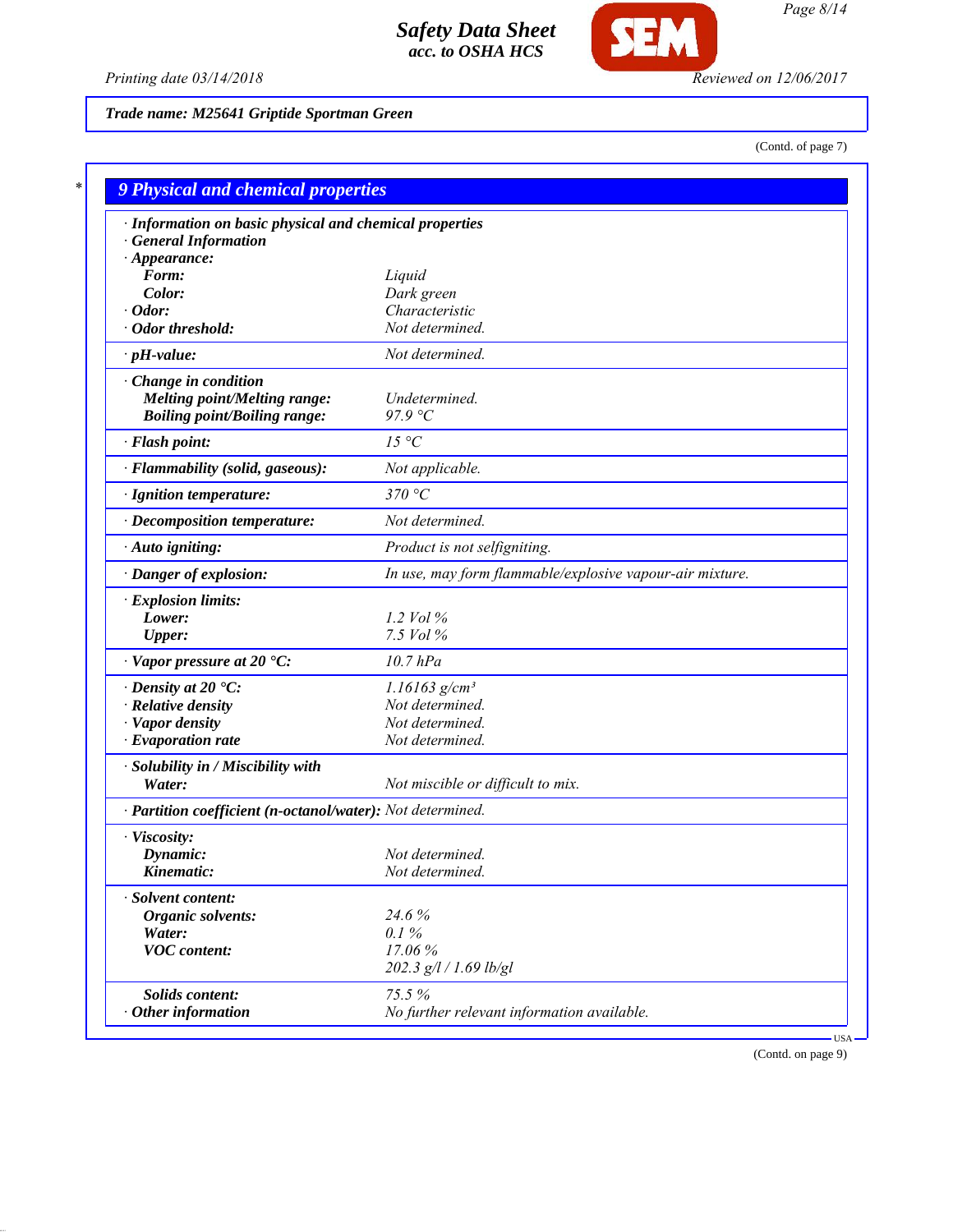*Printing date 03/14/2018 Reviewed on 12/06/2017*

*Trade name: M25641 Griptide Sportman Green*

(Contd. of page 8)

#### *\* 10 Stability and reactivity*

- *· Reactivity No further relevant information available.*
- *· Chemical stability*
- *· Thermal decomposition / conditions to be avoided: No decomposition if used according to specifications.*
- *· Possibility of hazardous reactions No dangerous reactions known.*
- *· Conditions to avoid No further relevant information available.*
- *· Incompatible materials: No further relevant information available.*
- *· Hazardous decomposition products: No dangerous decomposition products known.*

#### *\* 11 Toxicological information*

- *· Information on toxicological effects*
- *· Acute toxicity:*
- *· Primary irritant effect:*
- *· on the skin: No irritant effect.*
- *· on the eye: No irritating effect.*
- *· Sensitization: Sensitization possible through skin contact.*
- *· Additional toxicological information:*
- *The product shows the following dangers according to internally approved calculation methods for preparations: Irritant*

#### *· Carcinogenic categories*

| · IARC (International Agency for Research on Cancer)    |                                        |    |  |
|---------------------------------------------------------|----------------------------------------|----|--|
| $\sqrt{1330-20}$ -7   xylene                            |                                        | 3  |  |
|                                                         | $13463-67-7$ titanium dioxide          | 2B |  |
| $108-88-3$ toluene                                      |                                        | 3  |  |
|                                                         | $1333-86-4$ Carbon black               | 2B |  |
|                                                         | $100-41-4$ ethylbenzene                | 2B |  |
| 14807-96-6 Talc                                         |                                        | 3  |  |
|                                                         | 14808-60-7 <i>Quartz</i> (SiO2)        |    |  |
|                                                         | $111$ -76-2 2-butoxyethanol            | 3  |  |
| · NTP (National Toxicology Program)                     |                                        |    |  |
|                                                         | 14808-60-7 Quartz (SiO2)               | K  |  |
| · OSHA-Ca (Occupational Safety & Health Administration) |                                        |    |  |
|                                                         | 68911-87-5 montmorilontie clay complex |    |  |

### *\* 12 Ecological information*

*· Toxicity*

- *· Aquatic toxicity: No further relevant information available.*
- *· Persistence and degradability No further relevant information available.*
- *· Behavior in environmental systems:*
- *· Bioaccumulative potential No further relevant information available.*
- *· Mobility in soil No further relevant information available.*

(Contd. on page 10)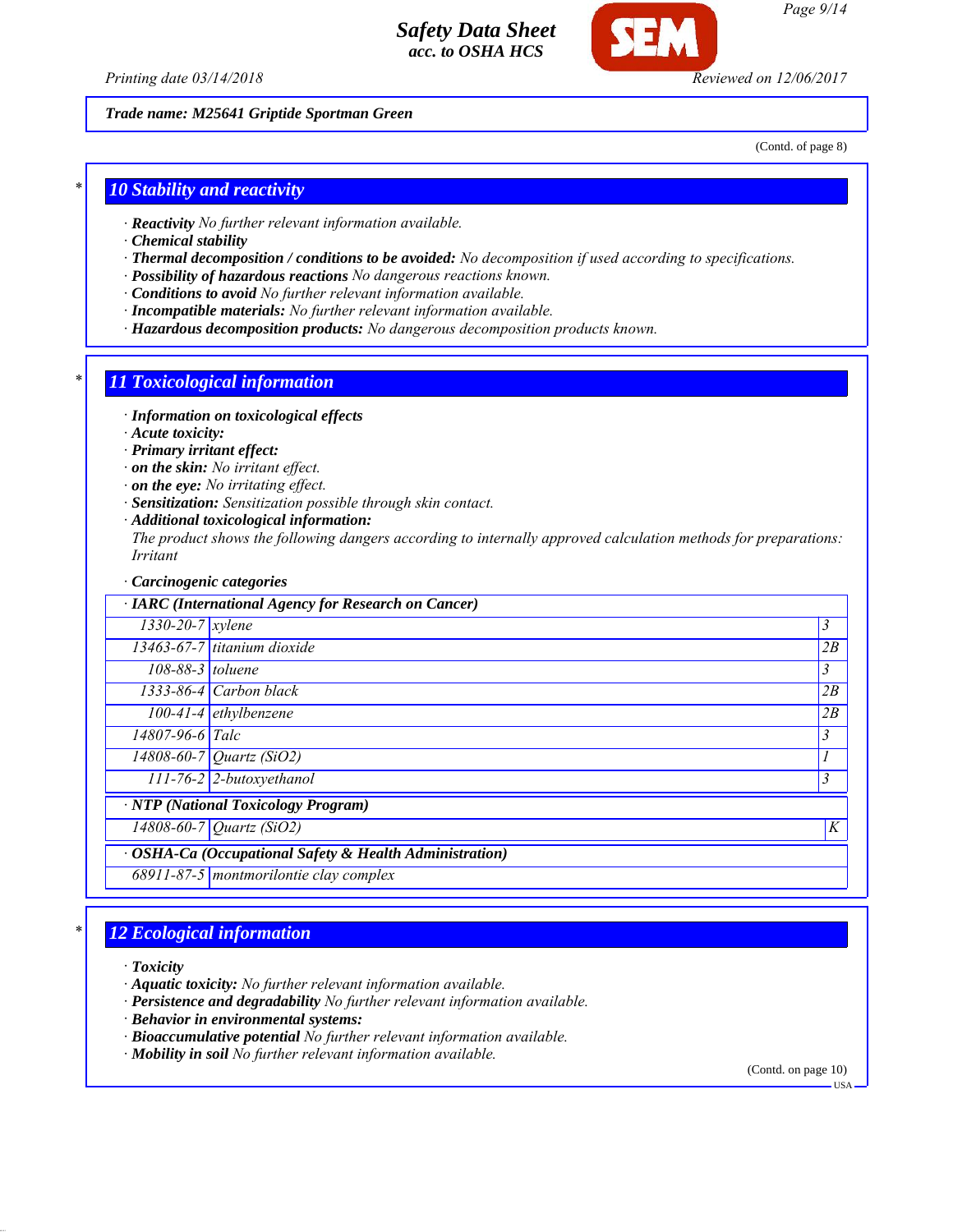*Printing date 03/14/2018 Reviewed on 12/06/2017*

### *Trade name: M25641 Griptide Sportman Green*

*· Additional ecological information:*

- *· General notes:*
- *Water hazard class 1 (Self-assessment): slightly hazardous for water*
- *Do not allow undiluted product or large quantities of it to reach ground water, water course or sewage system.*
- *· Results of PBT and vPvB assessment*
- *· PBT: Not applicable.*
- *· vPvB: Not applicable.*
- *· Other adverse effects No further relevant information available.*

## *13 Disposal considerations*

- *· Waste treatment methods*
- *· Recommendation:*

*Must not be disposed of together with household garbage. Do not allow product to reach sewage system.*

- *· Uncleaned packagings:*
- *· Recommendation: Disposal must be made according to official regulations.*

| $\cdot$ UN-Number               |                                    |
|---------------------------------|------------------------------------|
| · DOT, ADR, IMDG, IATA          | UN1263                             |
| $\cdot$ UN proper shipping name |                                    |
| $\cdot$ DOT                     | Paint                              |
| $\cdot$ ADR                     | 1263 Paint, special provision 640D |
| $\cdot$ IMDG, IATA              | <b>PAINT</b>                       |
| · Transport hazard class(es)    |                                    |
| $\cdot$ DOT                     |                                    |
|                                 |                                    |
| · Class                         | 3 Flammable liquids                |
| $\cdot$ Label                   | $\mathcal{Z}$<br><u>.</u>          |
| ADR, IMDG, IATA                 |                                    |
|                                 |                                    |
| · Class                         | 3 Flammable liquids                |
| $\cdot$ Label                   | 3                                  |
| · Packing group                 |                                    |
| · DOT, ADR, IMDG, IATA          | $I\!I$                             |
| · Environmental hazards:        |                                    |
| $\cdot$ Marine pollutant:       | N <sub>o</sub>                     |
| · Special precautions for user  | Warning: Flammable liquids         |

USA

*Page 10/14*

(Contd. of page 9)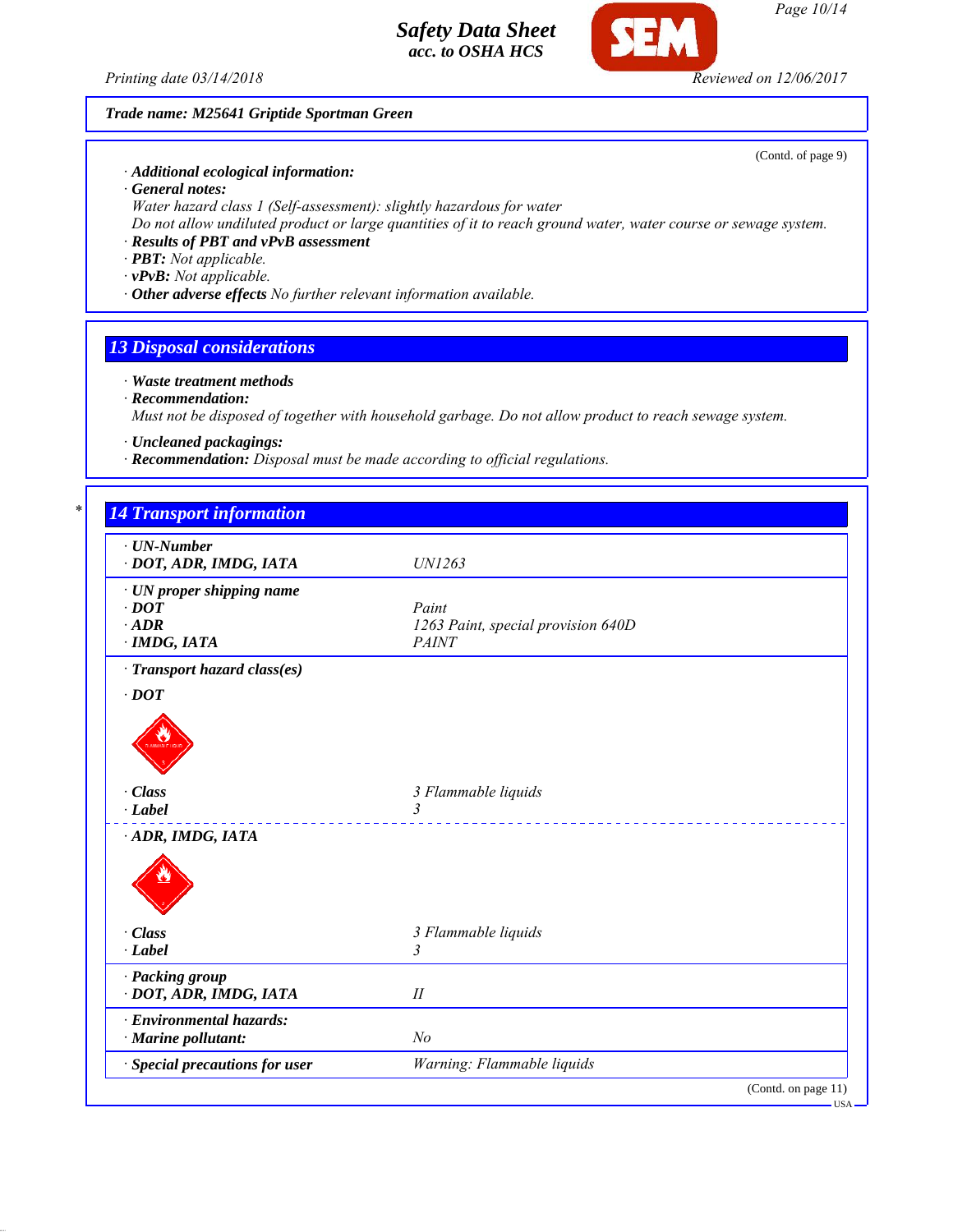*Printing date 03/14/2018 Reviewed on 12/06/2017*

**SEM** 

*Trade name: M25641 Griptide Sportman Green*

|                                                    | (Contd. of page 10)                              |
|----------------------------------------------------|--------------------------------------------------|
| · EMS Number:                                      | $F-E, S-E$                                       |
| <b>Stowage Category</b>                            | В                                                |
| $\cdot$ Transport in bulk according to Annex II of |                                                  |
| <b>MARPOL73/78 and the IBC Code</b>                | Not applicable.                                  |
| · Transport/Additional information:                |                                                  |
| $\cdot$ DOT                                        |                                                  |
| $\cdot$ Quantity limitations                       | On passenger aircraft/rail: $5 L$                |
|                                                    | On cargo aircraft only: $60 L$                   |
| $\cdot$ ADR                                        |                                                  |
| $\cdot$ Excepted quantities (EQ)                   | Code: E2                                         |
|                                                    | Maximum net quantity per inner packaging: 30 ml  |
|                                                    | Maximum net quantity per outer packaging: 500 ml |
| $\cdot$ IMDG                                       |                                                  |
| $\cdot$ Limited quantities (LQ)                    | 5L                                               |
| $\cdot$ Excepted quantities (EQ)                   | Code: E2                                         |
|                                                    | Maximum net quantity per inner packaging: 30 ml  |
|                                                    | Maximum net quantity per outer packaging: 500 ml |
| · UN "Model Regulation":                           | UN 1263 PAINT, SPECIAL PROVISION 640D, 3, II     |

# *\* 15 Regulatory information*

*· Safety, health and environmental regulations/legislation specific for the substance or mixture · Sara*

| Section 355 (extremely hazardous substances):   |                                                              |  |  |
|-------------------------------------------------|--------------------------------------------------------------|--|--|
| None of the ingredient is listed.               |                                                              |  |  |
| Section 313 (Specific toxic chemical listings): |                                                              |  |  |
|                                                 | Acrylic Resin                                                |  |  |
| $1330 - 20 - 7$ xylene                          |                                                              |  |  |
|                                                 | 95-63-6 $1,2,4$ -trimethylbenzene                            |  |  |
| 108-88-3 toluene                                |                                                              |  |  |
|                                                 | 78-93-3 <i>butanone</i>                                      |  |  |
|                                                 | $100-41-4$ ethylbenzene                                      |  |  |
| $14807 - 96 - 6$ Talc                           |                                                              |  |  |
|                                                 | $111$ -76-2 2-butoxyethanol                                  |  |  |
|                                                 | $67-56-1$ methanol                                           |  |  |
|                                                 | TSCA (Toxic Substances Control Act):                         |  |  |
|                                                 | 1317-65-3 GROUND CALCIUM CARBONATE                           |  |  |
|                                                 | 66070-58-4 Styrene-Ethylene/Butylene-Styrene block Copolymer |  |  |
|                                                 | 123-86-4 $n$ -butyl acetate                                  |  |  |
|                                                 | $\overline{540-88-5}$ tert-butyl acetate                     |  |  |
|                                                 | $110-43-0$ heptan-2-one                                      |  |  |
|                                                 | $25053 - 09 - 2$ Acrylic Polymer                             |  |  |
|                                                 | (Contd. on page 12)                                          |  |  |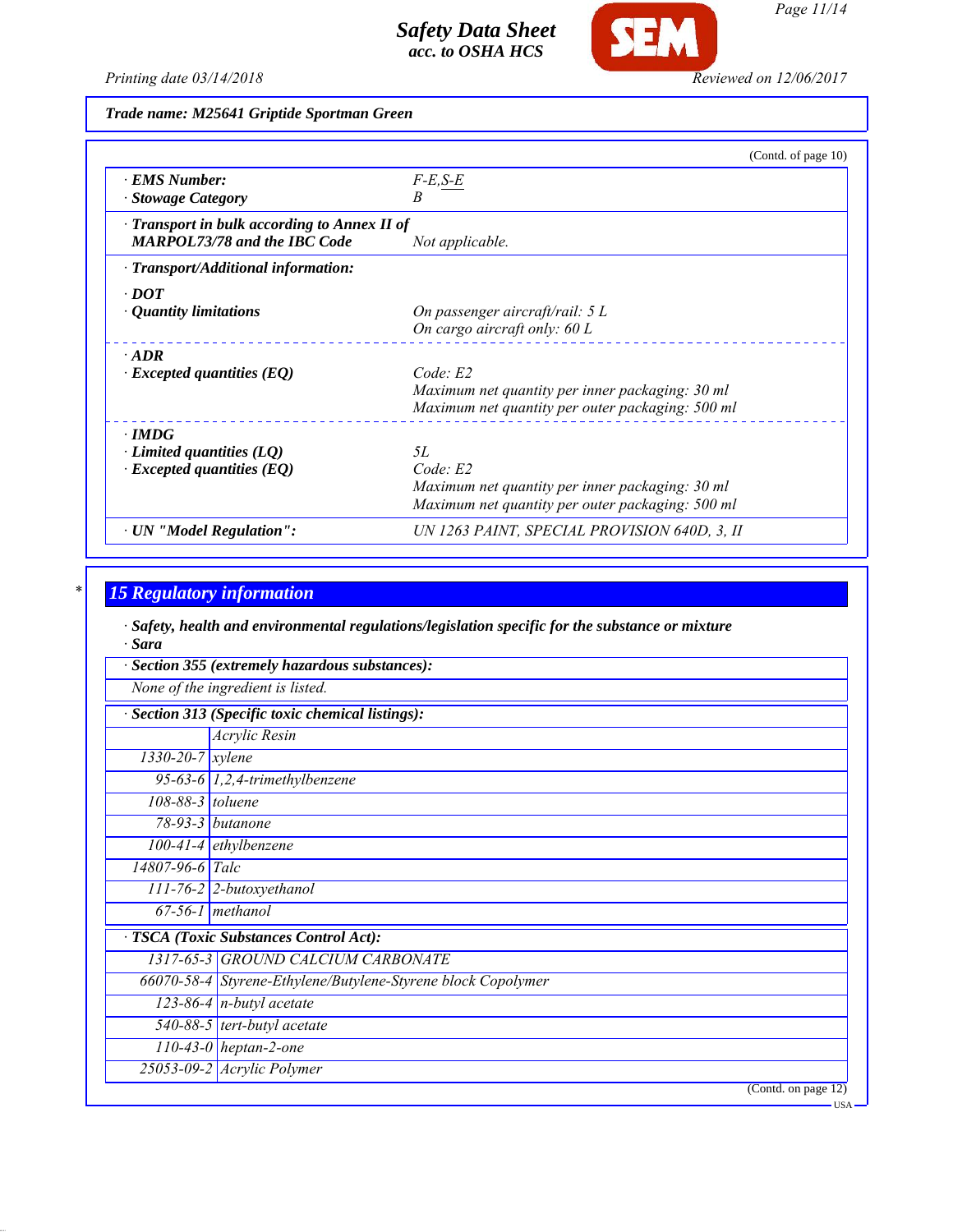

*Page 12/14*

*Printing date 03/14/2018 Reviewed on 12/06/2017*

*Trade name: M25641 Griptide Sportman Green*

|                           | (Contd. of page 11)                                                                                                                                                                                                    |  |
|---------------------------|------------------------------------------------------------------------------------------------------------------------------------------------------------------------------------------------------------------------|--|
|                           | $67-64-1$ acetone                                                                                                                                                                                                      |  |
|                           | 5567-15-7 Novaperm yellow HR02                                                                                                                                                                                         |  |
| 1330-20-7 xylene          |                                                                                                                                                                                                                        |  |
|                           | 13463-67-7 titanium dioxide                                                                                                                                                                                            |  |
|                           | 1332-37-2 Iron oxide                                                                                                                                                                                                   |  |
|                           | $108-65-6$ 2-methoxy-1-methylethyl acetate                                                                                                                                                                             |  |
|                           | 95-63-6 1,2,4-trimethylbenzene                                                                                                                                                                                         |  |
|                           | 64742-88-7 Solvent naphtha (petroleum), medium aliph.                                                                                                                                                                  |  |
|                           | $104810-48-2$ poly(oxy-1,2-ethanediyl), $\alpha$ -[3-[3-(2H-benzotriazol-2-yl)-5-(1,1-dimethylethyl)-4-hydroxyphenyl]-<br>l-oxopropyl]-ω-hydroxy-                                                                      |  |
|                           | 108-88-3 toluene                                                                                                                                                                                                       |  |
|                           | 104810-47-1 poly(oxy-1,2-ethanediyl), a-[3-[3-(2H-benzotriazol-2-yl)-5-(1,1-dimethylethyl)-4-hydroxyphenyl]-<br>1-oxopropyl]-ω-[3-[3-(2H- benzotriazol-2-yl)-5-(1,1-dimethylethyl)-4-hydroxyphenyl]-1-<br>oxopropoxy]- |  |
|                           | $41556-26-7$ bis(1,2,2,6,6-Pentamethyl-4-piperidinyl) sebacate                                                                                                                                                         |  |
|                           | 1333-86-4 Carbon black                                                                                                                                                                                                 |  |
|                           | 147-14-8 Phthalocyanine Blue                                                                                                                                                                                           |  |
|                           | 78-93-3 <i>butanone</i>                                                                                                                                                                                                |  |
|                           | 25322-68-3 Polyethylene glycol                                                                                                                                                                                         |  |
|                           | 82919-37-7 Methyl $(1,2,2,6,6)$ - pentamethyl-4-piperidinyl) sebacate                                                                                                                                                  |  |
|                           | $100-41-4$ ethylbenzene                                                                                                                                                                                                |  |
|                           | 77-58-7 dibutyltin dilaurate                                                                                                                                                                                           |  |
|                           | 9038-95-3 OXIRANE, ME, POLYMER                                                                                                                                                                                         |  |
| 14807-96-6 Talc           |                                                                                                                                                                                                                        |  |
|                           | 14808-60-7 Quartz (SiO2)                                                                                                                                                                                               |  |
|                           | $111$ -76-2 2-butoxyethanol                                                                                                                                                                                            |  |
|                           | 68911-87-5 montmorilontie clay complex                                                                                                                                                                                 |  |
|                           | TSCA new (21st Century Act) (Substances not listed)                                                                                                                                                                    |  |
|                           | 25053-09-2 Acrylic Polymer                                                                                                                                                                                             |  |
| Proposition 65            |                                                                                                                                                                                                                        |  |
|                           | <b>Chemicals known to cause cancer:</b>                                                                                                                                                                                |  |
| $\sqrt{1330-20-7}$ xylene |                                                                                                                                                                                                                        |  |
|                           | $13463-67-7$ titanium dioxide                                                                                                                                                                                          |  |
|                           | 95-63-6 1,2,4-trimethylbenzene                                                                                                                                                                                         |  |
|                           | 1333-86-4 Carbon black                                                                                                                                                                                                 |  |
|                           | $100-41-4$ ethylbenzene                                                                                                                                                                                                |  |
|                           | 14808-60-7 Quartz (SiO2)                                                                                                                                                                                               |  |
|                           | Chemicals known to cause reproductive toxicity for females:                                                                                                                                                            |  |
|                           | None of the ingredients is listed.                                                                                                                                                                                     |  |
|                           | Chemicals known to cause reproductive toxicity for males:                                                                                                                                                              |  |
|                           | None of the ingredients is listed.                                                                                                                                                                                     |  |
|                           | (Contd. on page 13)                                                                                                                                                                                                    |  |
|                           |                                                                                                                                                                                                                        |  |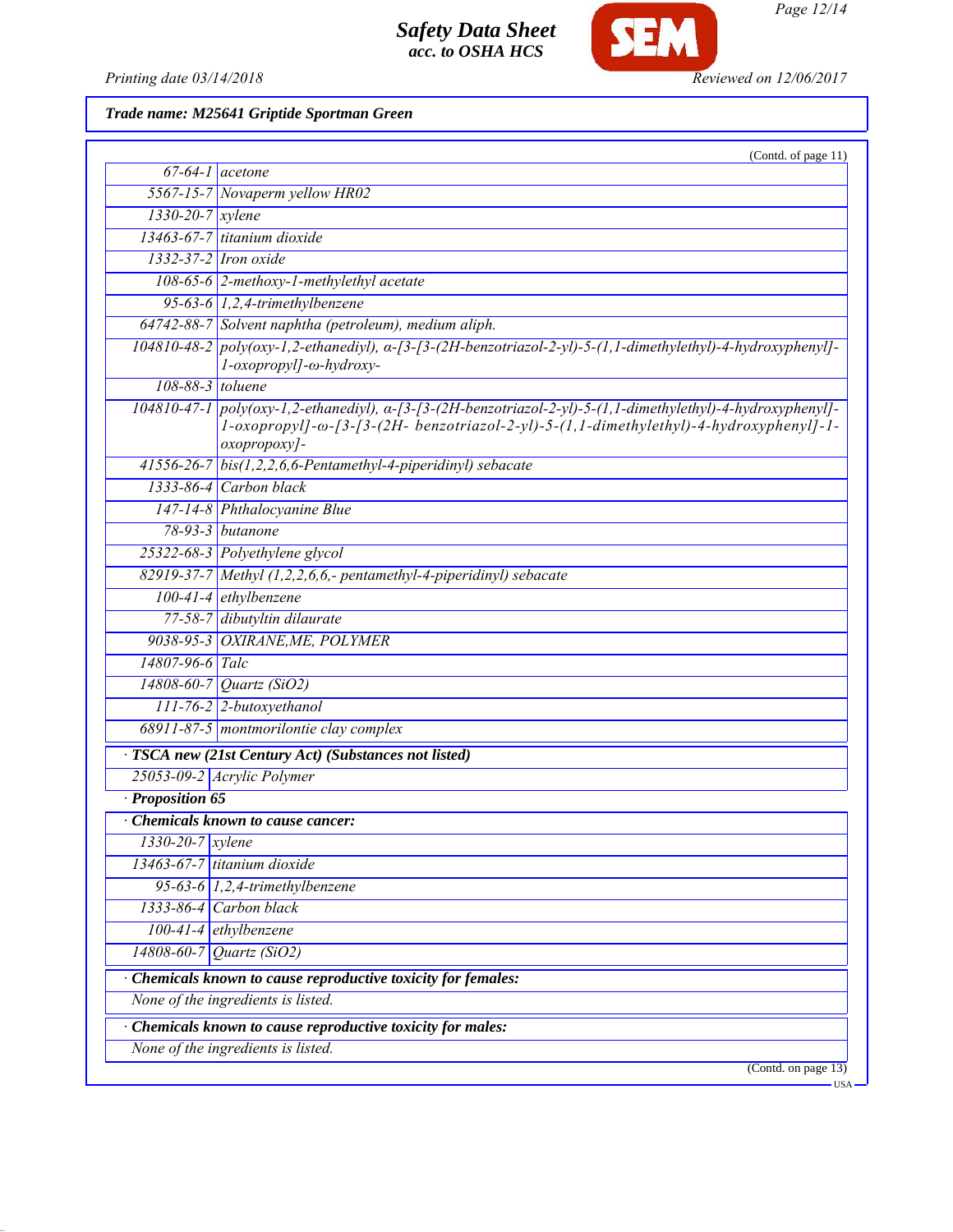

*Page 13/14*

*Printing date 03/14/2018 Reviewed on 12/06/2017*

*Trade name: M25641 Griptide Sportman Green*

|                        |                                                                    | (Contd. of page 12) |
|------------------------|--------------------------------------------------------------------|---------------------|
|                        | Chemicals known to cause developmental toxicity:                   |                     |
| 108-88-3 toluene       |                                                                    |                     |
| $67-56-1$ methanol     |                                                                    |                     |
|                        | · Cancerogenity categories                                         |                     |
|                        | <b>EPA</b> (Environmental Protection Agency)                       |                     |
|                        | $67-64-1$ acetone                                                  | I                   |
| $1330 - 20 - 7$ xylene |                                                                    | $\overline{I}$      |
|                        | 95-63-6 $1,2,4$ -trimethylbenzene                                  | $I\!I$              |
| 108-88-3 toluene       |                                                                    | I                   |
|                        | 78-93-3 butanone                                                   | I                   |
|                        | $100-41-4$ ethylbenzene                                            | $\boldsymbol{D}$    |
|                        | 111-76-2 2-butoxyethanol                                           | $\overline{NL}$     |
|                        | · TLV (Threshold Limit Value established by ACGIH)                 |                     |
|                        | $67-64-1$ acetone                                                  | A4                  |
| 1330-20-7 xylene       |                                                                    | A4                  |
|                        | 13463-67-7 titanium dioxide                                        | A4                  |
|                        | 108-88-3 toluene                                                   | A <sub>4</sub>      |
|                        | 1333-86-4 Carbon black                                             | A4                  |
|                        | $100-41-4$ ethylbenzene                                            | A3                  |
|                        | 77-58-7 dibutyltin dilaurate                                       | A4                  |
| 14807-96-6 Talc        |                                                                    | A4                  |
|                        | $14808 - 60 - 7$ <i>Quartz (SiO2)</i>                              | A2                  |
|                        | 111-76-2 2-butoxyethanol                                           | $\overline{A3}$     |
|                        | · NIOSH-Ca (National Institute for Occupational Safety and Health) |                     |
|                        | $13463-67-7$ titanium dioxide                                      |                     |
|                        | $1333-86-4$ Carbon black                                           |                     |
|                        | 14808-60-7 Quartz (SiO2)                                           |                     |
|                        | $67-56-1$ methanol                                                 |                     |

*· GHS label elements The product is classified and labeled according to the Globally Harmonized System (GHS). · Hazard pictograms*



*· Signal word Danger*

*· Hazard-determining components of labeling: bis(1,2,2,6,6-Pentamethyl-4-piperidinyl) sebacate · Hazard statements H225 Highly flammable liquid and vapor. H317 May cause an allergic skin reaction. H361 Suspected of damaging fertility or the unborn child. · Precautionary statements P201 Obtain special instructions before use.*

(Contd. on page 14)

 $-<sub>USA</sub>$